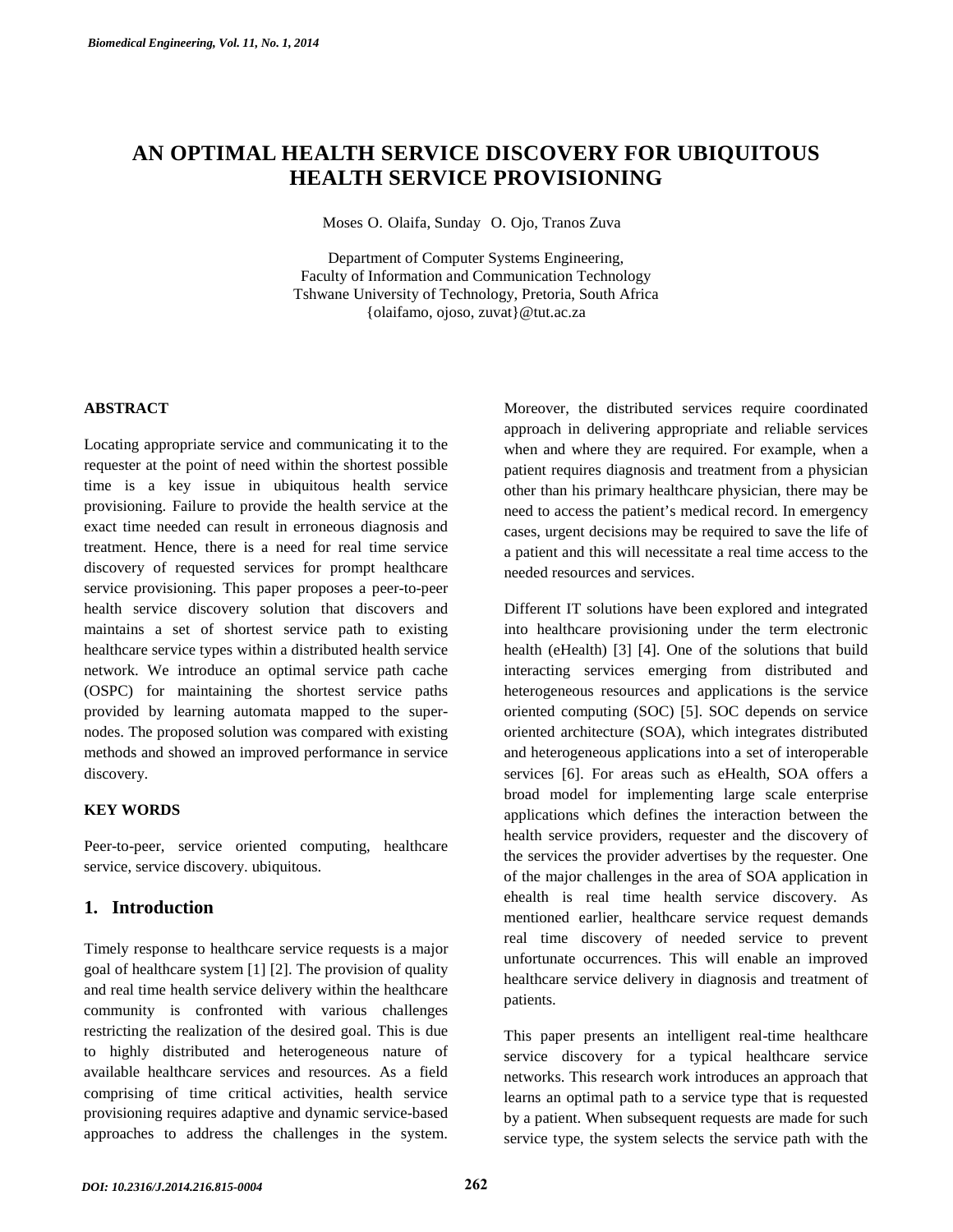highest probability to the service. The remainder of this paper is arranged as follows. Section 2 describes few of the related work. Section 3 describes a typical peer to peer service discovery framework. Section 4 gives a description of our health service discovery system.

## **2. Related work**

A typical peer-to-peer resource sharing network is made up of a large number of super-nodes [\[17\]](#page-6-6). The super-node manages the registration and access to a number of local computing resources linked to it. The super-node plays two major roles – resource producer and resource consumer. As a resource provider, it allows the implementation of other super-nodes using its local resources and as a resource consumer; it uses the local resources of other nodes to execute its tasks. When a resource request is forwarded to a super-node, it checks the information describing its local resources for the availability of the resource. If the resource is available, the search terminates, otherwise, the query is forwarded to the neighboring super-nodes. This process continues until the requested resource is found. Our system differs from this approach in that each super-node is mapped to a learning automaton that learns and provides the shortest service path to the different service types.

aring network is made up of a large number of supernodes [\[17\]](#page-6-6). The super-node manages the registration and access to a number of local computing resources linked to it. The super-node plays two major roles – resource producer and resource consumer. As a resource provider, it allows the implementation of other super-nodes using its local resources and as a resource consumer; it uses the local resources of other nodes to execute its tasks. When a resource request is forwarded to a super-node, it checks the information describing its local resources for the availability of the resource. If the resource is available, the search terminates, otherwise, the query is forwarded to the neighboring super-nodes. This process continues until the requested resource is found. Our system differs from this approach in that each super-node is mapped to a learning automaton that learns and provides the shortest service path to the different service types.

Considering the increase in the size and wide range of computer networks and resource sharing systems, discovery of resources and services becomes important. The scale of deployment of a service discovery

Considering the increase in the size and wide range of computer networks and resource sharing systems, discovery of resources and services becomes important. The scale of deployment of a service discovery mechanism determines the design [\[7\]](#page-6-7).Various search techniques are employed by service discovery mechanisms to discover services. Some of these search techniques include ant colony optimization [\[8\]](#page-6-8), breadthfirst search [\[9\]](#page-6-9), hill-climbing search [\[10\]](#page-6-10), iterative deepening [\[11\]](#page-6-11), and probabilistic forwarding [\[12\]](#page-6-12)

Different efforts have been made to improve service discovery in SOA based technologies such as web service, grid and cloud computing. Tao et al. [\[13\]](#page-6-13) proposed a grid service discovery technique based on open shortest path first (OSPF) to address the challenges of large query response latencies and potentially overload in higher level service index servers. The approach used in this work combines the strength of both tree and flat architectures. The method reduces small size networks.

Banaei-Kashani et al [\[14\]](#page-6-14) presented a web services peerto-peer discovery service approach (WSPDS) based on a fully decentralized and discovery with semantic level service matching capability. To resolve the query forwarded by a peer, the network of WSPDS servents

mechanism determines the design [\[7\]](#page-6-7).Various search techniques are employed by service discovery mechanisms to discover services. Some of these search techniques include ant colony optimization [\[8\]](#page-6-8), breadthfirst search [\[9\]](#page-6-9), hill-climbing search [\[10\]](#page-6-10), iterative deepening [\[11\]](#page-6-11), and probabilistic forwarding [\[12\]](#page-6-12)

Different efforts have been made to improve service discovery in SOA based technologies such as web service, grid and cloud computing. Tao et al. [\[13\]](#page-6-13) proposed a grid service discovery technique based on open shortest path first (OSPF) to address the challenges of large query response latencies and potentially overload in higher level service index servers. The approach used in this work combines the strength of both tree and flat architectures. The method reduces small size networks.

Banaei-Kashani et al [\[14\]](#page-6-14) presented a web services peerto-peer discovery service approach (WSPDS) based on a fully decentralized and discovery with semantic level service matching capability. To resolve the query forwarded by a peer, the network of WSPDS servents work in collaboration. The servent comprises of the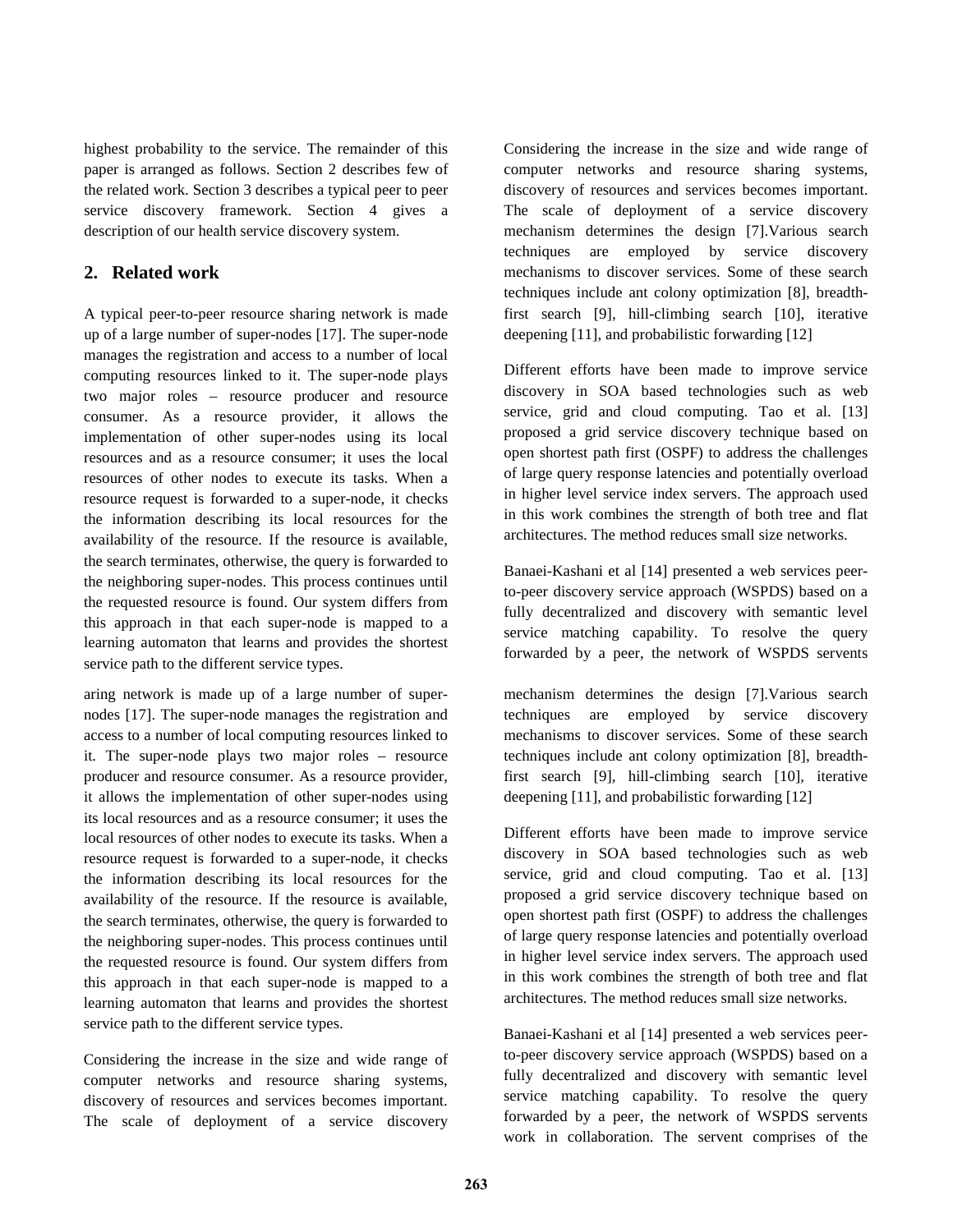communication and local engines. Every query forwarded by a user is received by the servent that checks the local site for matching services. If the service is discovered in the local site, the servent sends a response message back to the query originator. Otherwise, the servent collaborates with other servents to propagate the query based on probabilistic flooding dissemination mechanism. The approach uses TTL to restrict the dissemination of a query.

In his work, [\[15\]](#page-6-15) introduced a heuristic algorithm for grid service discovery based on the concepts of agents. The service descriptions of available resources are advertised by the grid nodes that are mapped into agents. Each agent associated to a grid node manages an Agent Information Table (AIT) for recording resource description and advertises existing resources to neighboring agents. The agent employs flooding whenever a resource is not found in the local and adjacent agents. This approach is not suitable in dense networks due to the limiting factor in scalability.

In [\[16\]](#page-6-16), a P2P based grid resource discovery system (MAAN) was presented. This approach is an extension of the Chord system and supports both single and multiattribute range queries. The chord and MAAN handle the single attribute and multi-attribute query respectively. Every MAAN node represents an instance of the Chord system. The paper presented two approaches in handling the multi-attribute queries. The first approach divides the query into sub-queries that are issued within the attribute's proper space. The approach combines the results generated by the sub-queries to verify if there exist any resource that matches the attributes specified by the query. The second approach presents the complex query as a single query to search for a resource that meets the requirements stated in the query. This approach eliminates bottleneck problems but forwards queries to one neighbor at a time. This may create query loss in situations of node failure.

This work proposes a service discovery approach based on distributed learning automata. Our system differs from most of these approaches in that each super-node is mapped to a learning automaton that learns and provides the shortest service paths to the different service types.

### **3. Learning automata**

The main goal of a learning automaton (LA) is to improve its performance by repetitive adjustment of its action probabilities through a reinforcement algorithm, thereby

identifying an optimal action from a set of finite actions [\[18\]](#page-7-0). The LA selects an action at random from the action set based on the action probability vector. The environment accepts the selected action as input and responds with a consequence to the selected action. The action probability vector is updated using the learning algorithm. For more on the properties of learning automata, we refer the reader to [\[18-20\]](#page-7-0).

The LA can be formally defined as a 6-turple  $\{\phi, \alpha, \sigma, P, A, G\}$  where  $\phi$  is a set of internal states,  $\alpha$ represents the set of *n* possible actions,  $\sigma = [0,1]$  is the set of responses presented by the environment to the LA, *P* is the probability vector over the set of states, *A* denotes the reinforcement algorithm for updating the action probability vector for each step n based on the environment response, and G is the output function  $G: \phi \rightarrow \alpha$ .



Figure 1: The learning automaton and the random environment.

The environment can be defined as a 3-tuple  $\{\alpha, s, \sigma\}$ where  $\alpha = {\alpha_1, \alpha_2, \alpha_3, ..., \alpha_n}$  is the finite set of input to the environment  $s = \{s_1, s_2, s_3, ..., s_n\}$  represents the penalty probability vector, and  $\sigma$  is the set of output responses from the environment that are obtained by the LA. The responses are often binary  ${0,1}$  where 0 and 1 denote penalty and reward respectively. If the set of environment responses is binary, the model is referred to as P-model. The other models are Q-model and S-model which refer to responses with finite collection of distinct symbols and an interval [0, 1], respectively.

According to [\[18\]](#page-7-0), the behavior of a LA can generally be classified into expedient and optimal, which is described based on the average penalty. An average penalty for a LA with random action selection can be defined as

$$
V_o = \frac{s_1 + s_2 + \dots + s_k}{k}
$$
 (1)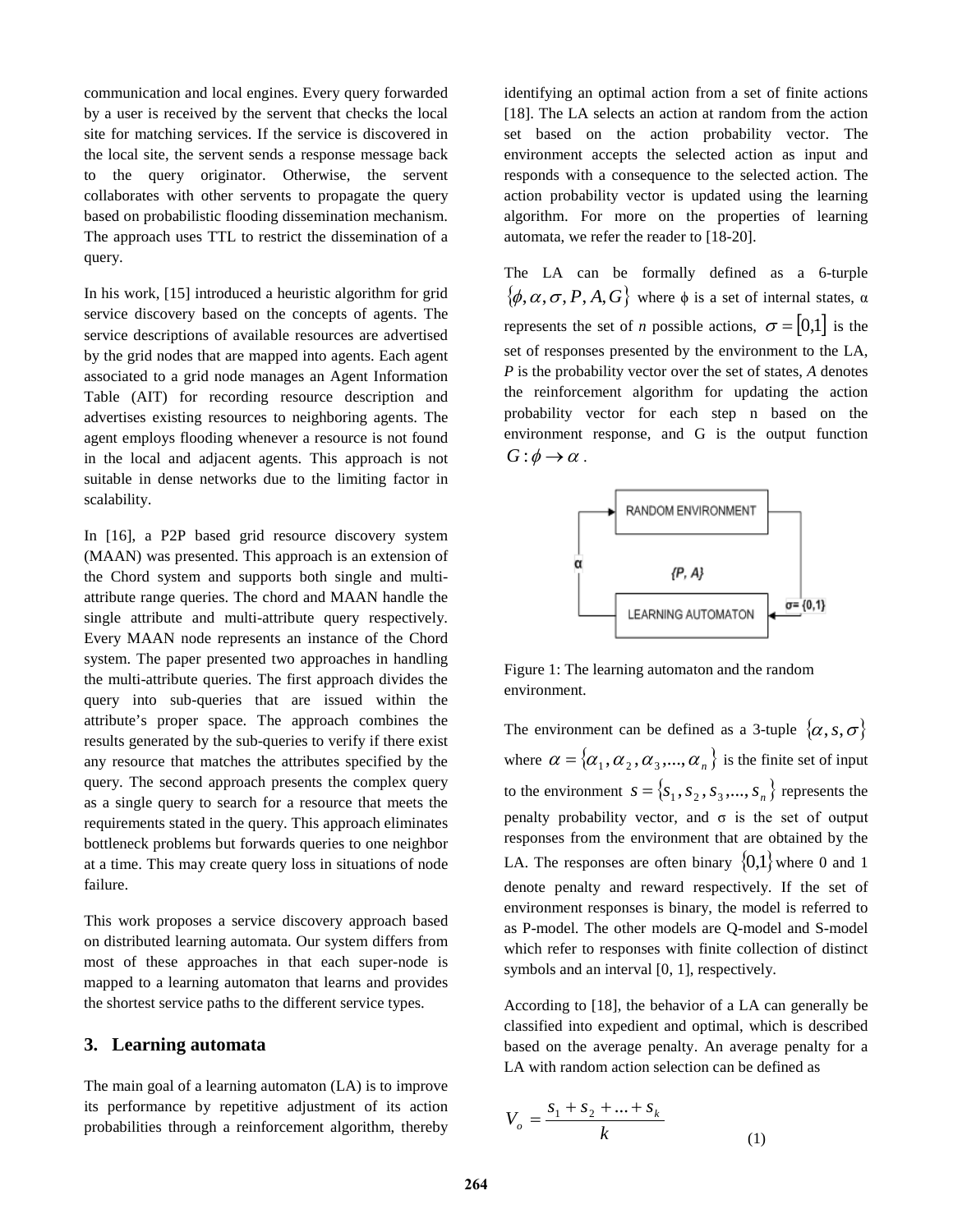Assuming the LA selects an action  $\alpha_i$  with probability

 $P_i$  at step *t*, then the average penalty on  $P(t)$  is

$$
V(t) = \sum_{i=1}^{k} P_i(t) s_i
$$
 (2)

Therefore, a learning automaton is expedient if

$$
\lim_{t \to \infty} E[V(t)] < V_o \tag{3}
$$

That is, the average penalty is less than  $V<sub>o</sub>$ 

If the LA chooses the highest probability for an action associated with the minimum penalty, then it is said to be optimal. That is if,

$$
s_i = \min\{s_i\} \tag{4}
$$

then

$$
\lim_{t \to \infty} E[V(t)] = s_i \tag{5}
$$

#### **4. Healthcare service search framework**

Let J  $\left\{ \right\}$  $\mathbf{I}$  $\overline{\mathcal{L}}$  $N \equiv \left\{ n_1, n_2, n_3, ..., n_m \right\}$  represent the set of supernodes, while  $C \subseteq N * N$  represents the set of connections between the super nodes where  $c_i \in C$  and  $c_i$  :  $n_{i+1} \implies n_{i+m}$  is a connection path with sequence of nodes leading from  $n_{i+1}$  to  $n_{i+m}$ , then we assume  $H'(N', C')$  represents the directed communication graph spanning from a connected undirected graph  $H(N, C)$  of health service network. Let  ${S = \{ S_k \mid 1 \le k \le m \}}$  denote the set of advertised service types, where *m* is the number of service types. A learning automaton  $A_i \in A$  is provided by the system for every super-node  $n_i \in N$ . We assume there exist *k* service paths with different lengths (number of traversed super-nodes) between the requesting nodes and providing nodes, where each service connection path  $c_i \in \mathcal{C}$  is associated with a probability from a probability vector *P* of all existing service connection paths for the service type. Based on the probability vector *P* containing the probability *p* of selecting each service path, the learning automaton  $A_i$  selects one of the service paths provided by the super-node. The environment is activated by the selected service path  $c_i$  which in response provides the consequence according to the consequence probability of the selected path. The consequence can either be a reward or penalty. The learning automaton uses a learning algorithm to update the service connection paths set probability vector *P* based on the consequence probability of the selected path $c_i$ . The automaton learns the optimal service path  $c_k$  that attracts the maximum probability. Furthermore, the learning automaton  $A_i$  maintains the set of optimal service paths for the different service types in the service path cache maintained by the super-node. The search mechanism selects the service path  $c_{ik}$  with the maximum probability that is closest (lowest number of traversed nodes) to subsequent service type request.

The learning automaton for our service network is defined as a 6-tuple  $\{N, S, C, R, P, L\}$ 

- *N* is a set of nodes of service network *H*
- $S = \{ S_k \mid 1 \leq k \leq m \}$  is the set of advertised service types in *H*
- $C \subseteq N \times N$  is a set of service connection paths where path  $c_j(n_i, n_m)$  corresponds to action  $\alpha_{im}$ of automaton  $A_i$ .
- $R = \{a, b\}$  is a set of possible consequences for selected actions, where *b* denotes penalty and *a* denotes reward.
- $P_k$  is a probability vector over a set of service connection paths for service type *k* such that,  $P_{ik}(t)$  is the probability of selecting *j*<sup>th</sup> connection path for service type *k* at step *t.*
- $L$  is the learning algorithm automaton  $A_i$  uses to update the action set probability vector. If  $P_{jk} (t)$  denotes the probability of selecting  $j^{th}$ path for service type  $k$  at step  $t$ , the probability is updated by the learning algorithm for a reward *a* as

$$
P_{jk}(t+1) = \begin{cases} P_{jk}(t) + a[1 - P_{jk}(t)] \ j = i \\ (1 - a)P_{jk}(t) \qquad \forall j \neq i \end{cases} (6)
$$

For penalty *b* the probability vector is updated as

$$
P_{jk}(t+1) = \begin{cases} (1-b)P_{jk}(t) \ j = i \\ \left(\frac{b}{r-1}\right) + (1-b)P_{jk}(t) \ \forall j \neq i \end{cases} (7)
$$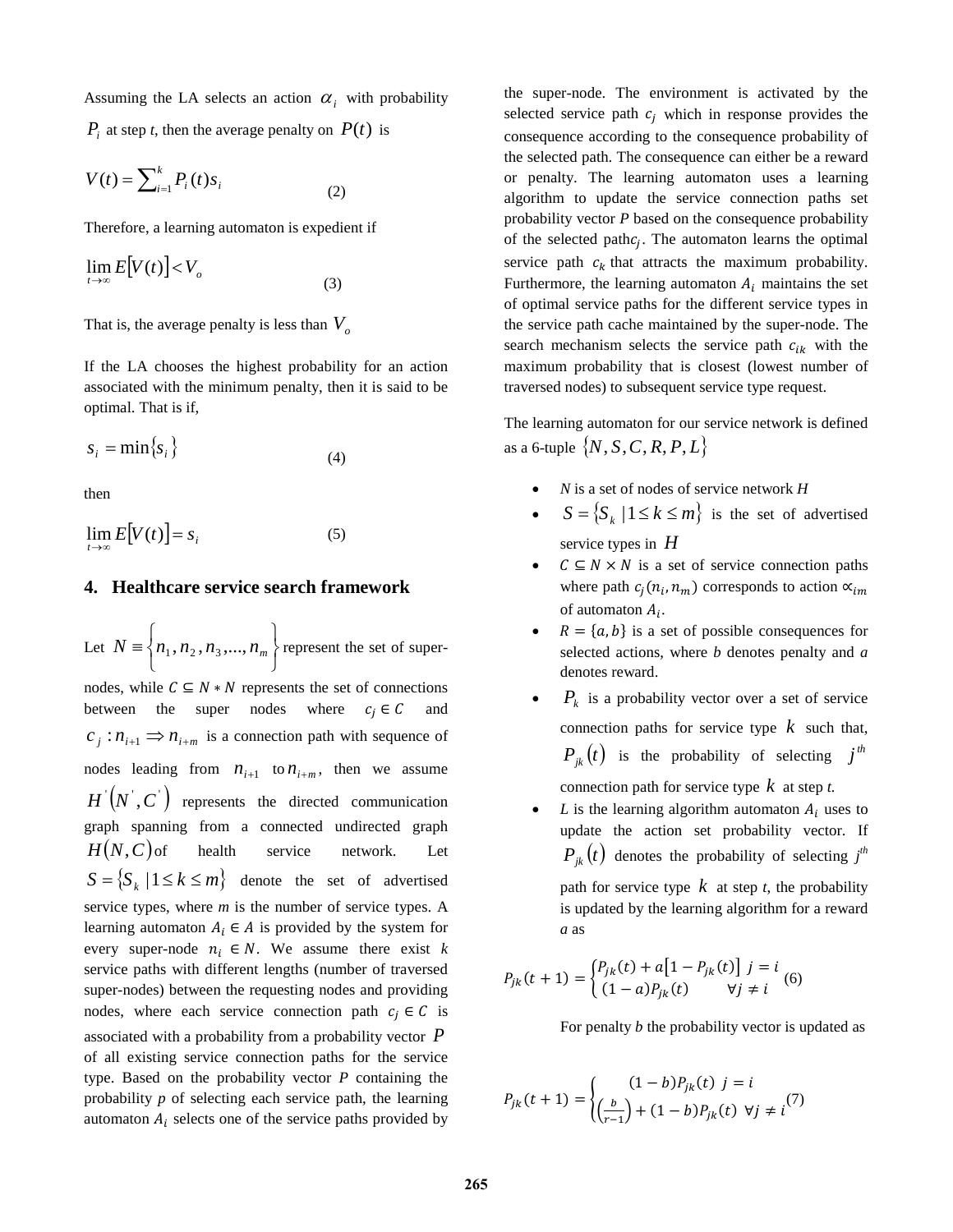Figure 2 describes the spanning graph  $H' < N', C' >$  of graph  $H < N, C >$  for a typical healthcare service network. A service request emanating from node *RN* for service type  $s_i$  located in *PN* can traverse different nodes within  $H$  to get to  $PN$ . As shown in the figure, there exist different service paths connecting *RN* and *PN*. Some of these service paths include:

 $c_1 = RN \rightarrow n_2 \rightarrow n_3 \rightarrow n_4 \rightarrow n_8 \rightarrow PN$  $c_2 = RN \to n_{12} \to n_{13} \to n_{10} \to PN$  $c_3 = RN \rightarrow n_{12} \rightarrow n_6 \rightarrow n_5 \rightarrow n_3 \rightarrow n_4 \rightarrow n_8 \rightarrow PN$ 



Figure 2: A typical communication graph for a service network.

 $c_1$ ,  $c_2$ ,  $c_3$  traversed 5, 4 and 7 nodes respectively to remotely discover the requested service.  $c_2$  attracts a higher probability than  $c_1$  and  $c_3$  because it has a shortest path to the required service.

We assume that a super-node  $n_i$  and a number of ordinary nodes make up a local health service community *h*. The super-node  $n_i$  manages an index server that holds information about existing services within the local community. When a user sends a query requesting for any health service, the query is directed to the local supernode to verify the availability of the service within the local community from the index server. If an advertised service that matches the requirements of the requester is discovered within the local health service community, a service-hit message is returned to the node where the query originated. If the requested service is not found within the local community, the super-node forwards the query to a set of neighboring super-nodes to search for any matching service in their respective local communities. Each neighboring super-node checks the set

of service paths maintained by the OSPC within its community for the requested service. If the service path to the service is discovered in the node, the request is directed to the super-node with the requested service. Otherwise, the request is forwarded to the neighboring super-nodes.This process is repeated until the requested service is discovered. A service-hit message is returned with the service location to the requesting node once the matching service is found. Whenever a matching service is discovered, the connecting paths between the requesting node and provider nodes are maintained by the super-node of the requesting node for future decision making. To prevent the network load caused by sending of anomalous query within the network, we adopted the dynamic Time-To-Live (TTL) approach that decreases the TTL parameter each time a query is forwarded to a new super-node [\[21\]](#page-7-1).



Figure 3: Local health service community framework.

Figure 3 describes a service network for local health service community. The super-node manages an index server that maintains the description of services provided by the nodes within the health service community and the optimal service path cache (OSPC) that is responsible for storing the shortest service paths to existing service types. The search mechanism processes the request and searches for services advertised by the index server that matches the service requested. The service aggregator monitors the services within the community and periodically updates the index server with current service status to guarantee the validity of the information provided by index server.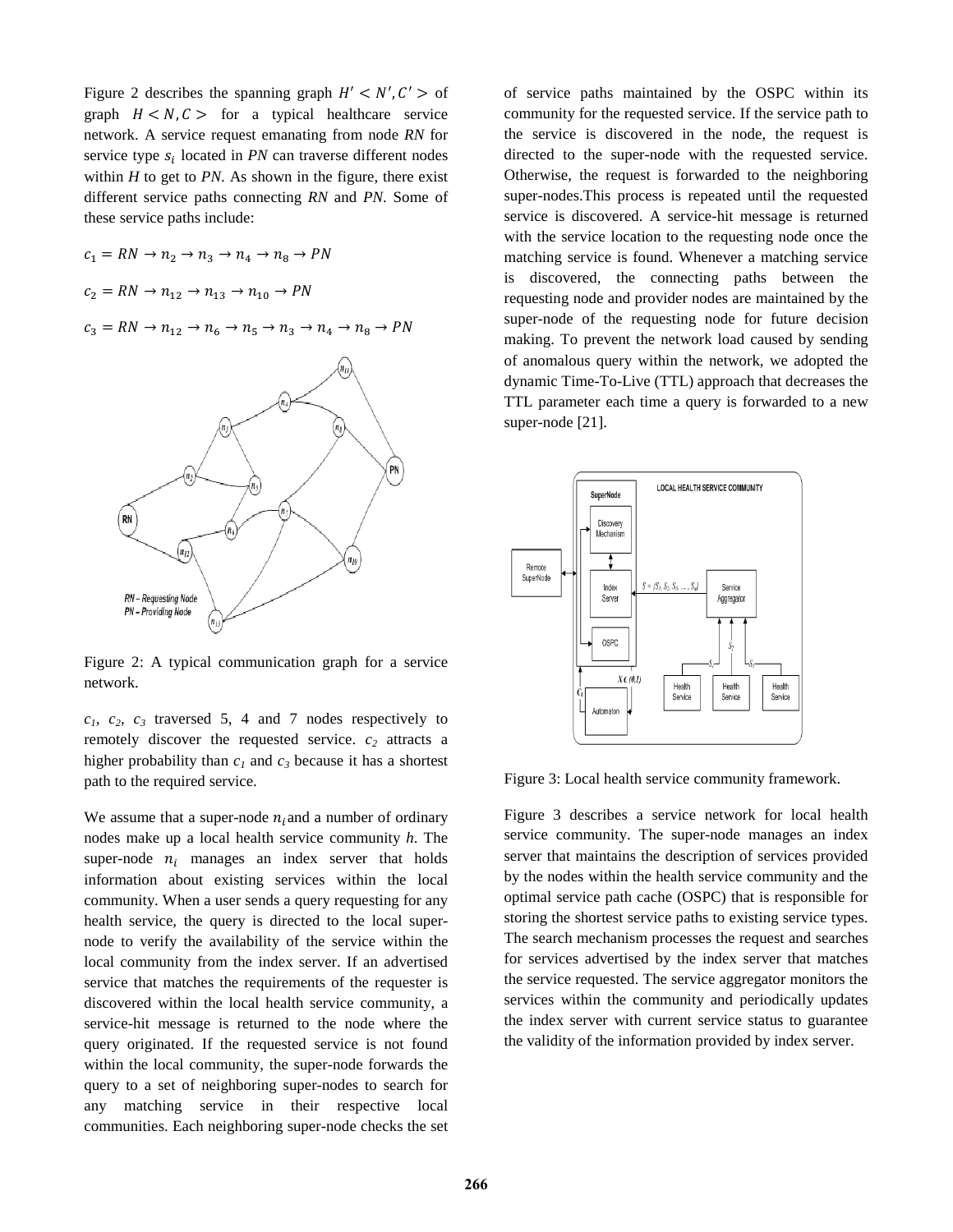### **5. Evaluation and results**

We evaluated our algorithm using DEVS-Suite simulator. We present different simulation results describing the performance of our proposed healthcare service search in a service network. The approach in this work is compared with both flood based and Genetic Ant Algorithm approaches. The experiment is carried out in an environment of 400, 500, 600, 700, 800 and 900 nodes respectively. The nodes which correspond to the vertices of a graph are randomly distributed, undirected with randomly distributed services among the nodes. For the experiment, we assume a service density of 0.05 in environments with nodes less than 500 and density of 0.06 otherwise. Our aim is to forward the service requests among the nodes and determine the length of the connection path by computing the number of traversed nodes as well as hit rate by the different algorithms. The number of traversed service nodes before and after update are presented in figure 4 and 5. It is shown figure 4 that the performance of the flooding approach is better than the Genetic ant algorithm and our approach. This is due to the fact that the flooding approach sends anomalous requests to the different nodes. The performance is followed by the GAA and finally our algorithm. Figure 5 presents an updated version after the selection and reinforcement by the automaton. Our approach records the least number of traversed nodes while the flooding approach records the highest traversed. Our approach presents the least traversed node because, for every subsequent request for a service type, our approach selects the shortest path to the service and directs the request to the providing node.



Figure 4: Average number of traversed nodes during the service search.



Figure 5: Average number of traversed node after update.

Figure 6 and 7 describes the hit rate of the three approaches before and after update. The hit rate defines the number of successful discoveries. Figure 6 shows that the hit rate between the three approaches are close before the update was made. In Figure 7, our approach shows a higher hit rate than the other two approaches due to the service density in the environment. In case of higher density, the three approaches may record hit rates at close range.



Figure 6: Average hit rate before update.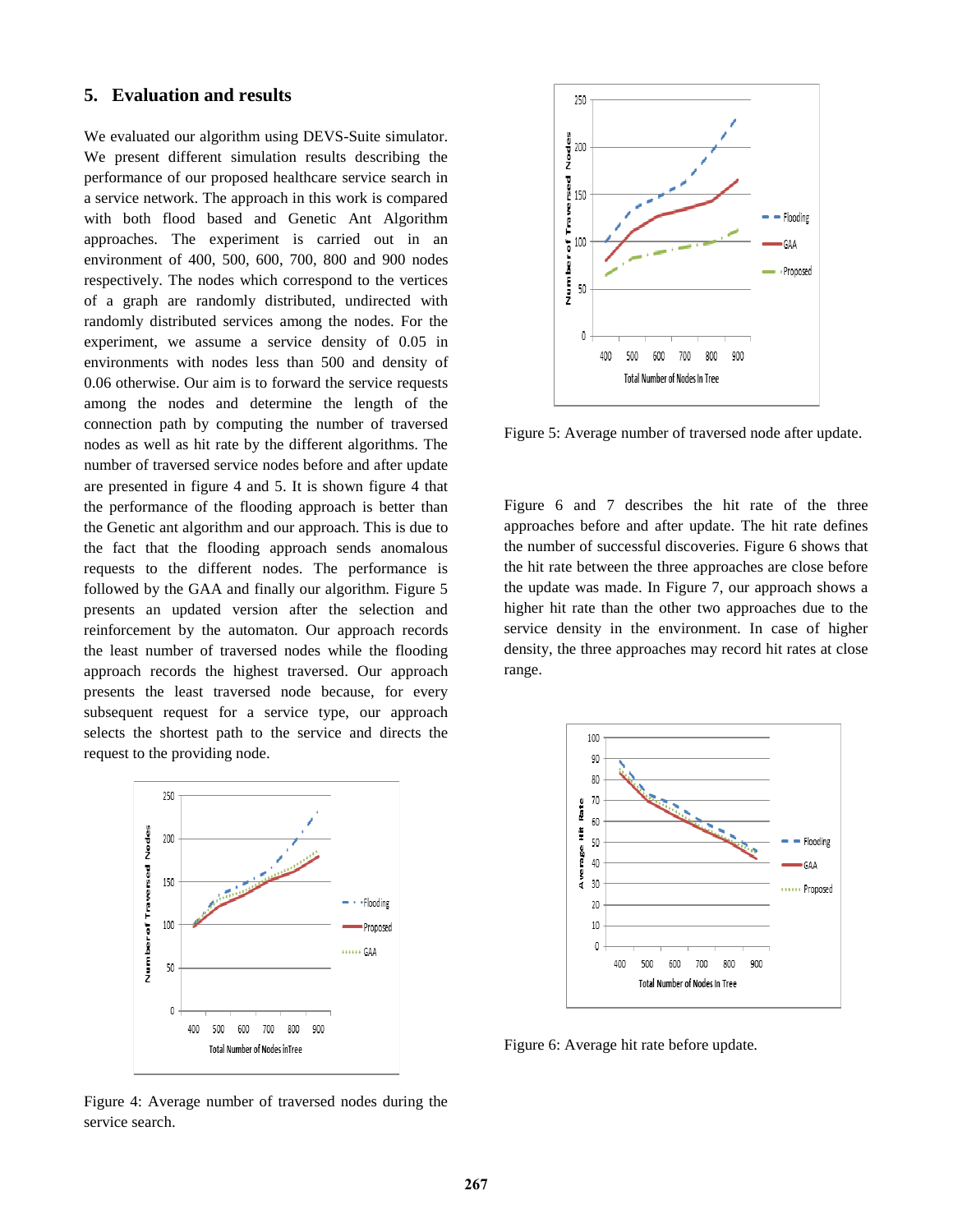

Figure 7: Average hit rate after update.

#### **6. Conclusion**

In this work, we presented a near real time healthcare service discovery approach that uses distributed learning automata. Our goal is to identify and keep track of the shortest paths to available service types. We have described the selection of connection paths from their sets and the update of their probability distributions to determine the optimal path. The experiment shows that our approach performs better than the flooding and GAA in subsequent request for a service type. For future works, the performance of the algorithm can be optimized to accommodate larger number of connection paths.

## **Reference**

- <span id="page-6-0"></span>[1] Hameed, S.A., et al., *An efficient emergency, healthcare, and medical information system.* International Journals of Biometric and Bioinformatics (IJBB), 2008. **2**(5): p. 1-9.
- <span id="page-6-1"></span>[2] Coskun, N. and R. Erol, *An optimization model for locating and sizing emergency medical service stations.* Journal of medical systems, 2010. **34**(1): p. 43-49.
- <span id="page-6-2"></span>[3] Ball, M.J. and J. Lillis, *E-health: transforming the physician/patient relationship.* International journal of medical informatics, 2001. **61**(1): p. 1- 10.
- <span id="page-6-3"></span>[4] Hardey, M., *'E-health': the internet and the transformation of patients into consumers and producers of health knowledge.* Information, Communication & Society, 2001. **4**(3): p. 388- 405.
- <span id="page-6-4"></span>[5] Papazoglou, M.P. *Service-oriented computing: Concepts, characteristics and directions*. in *Web Information Systems Engineering, 2003. WISE 2003. Proceedings of the Fourth International Conference on*. 2003. IEEE.
- <span id="page-6-5"></span>[6] Cao, B.-Q., B. Li, and Q.-M. Xia, *A serviceoriented QoS-assured and multi-agent cloud computing architecture*, in *Cloud Computing*2009, Springer. p. 644-649.
- <span id="page-6-7"></span>[7] Meshkova, E., et al., *A survey on resource discovery mechanisms, peer-to-peer and service discovery frameworks.* Computer Networks, 2008. **52**(11): p. 2097-2128.
- <span id="page-6-8"></span>[8] Dorigo, M., *Ant Colony Optimization and Swarm Intelligence: 5th International Workshop, ANTS 2006, Brussels, Belgium, September 4-7, 2006, Proceedings*. Vol. 4150. 2006: Springer-Verlag New York Incorporated.
- <span id="page-6-9"></span>[9] Bader, D.A. and K. Madduri. *Designing multithreaded algorithms for breadth-first search and st-connectivity on the Cray MTA-2*. in *Parallel Processing, 2006. ICPP 2006. International Conference on*. 2006. IEEE.
- <span id="page-6-10"></span>[10] Gent, I.P. and T. Walsh. *Towards an understanding of hill-climbing procedures for SAT*. in *AAAI*. 1993. Citeseer.
- <span id="page-6-11"></span>[11] Lv, Q., et al. *Search and replication in unstructured peer-to-peer networks*. in *Proceedings of the 16th international conference on Supercomputing*. 2002. ACM.
- <span id="page-6-12"></span>[12] Liu, C. and J. Wu. *An optimal probabilistic forwarding protocolin delay tolerant networks*. in *Proceedings of the tenth ACM international symposium on Mobile ad hoc networking and computing*. 2009. ACM.
- <span id="page-6-13"></span>[13] Tao, Y., et al. *GNSD: a novel service discovery mechanism for grid environment*. in *Next Generation Web Services Practices, 2006. NWeSP 2006. International Conference on*. 2006. IEEE.
- <span id="page-6-14"></span>[14] Banaei-Kashani, F., C.-C. Chen, and C. Shahabi. *Wspds: Web services peer-to-peer discovery service*. in *Proceedings of the International Conference on Internet Computing*. 2004. Citeseer.
- <span id="page-6-15"></span>[15] Ding, S., J. Yuan, and L. Hu. *A heuristic algorithm for agent-based grid resource discovery*. in *e-Technology, e-Commerce and e-Service, 2005. EEE'05. Proceedings. The 2005 IEEE International Conference on*. 2005. IEEE.
- <span id="page-6-16"></span>[16] Cai, M., et al., *Maan: A multi-attribute addressable network for grid information services.* Journal of Grid Computing, 2004. **2**(1): p. 3-14.
- <span id="page-6-6"></span>[17] Beverly Yang, B. and H. Garcia-Molina. *Designing a super-peer network*. in *Data Engineering, 2003. Proceedings. 19th International Conference on*. 2003. IEEE.